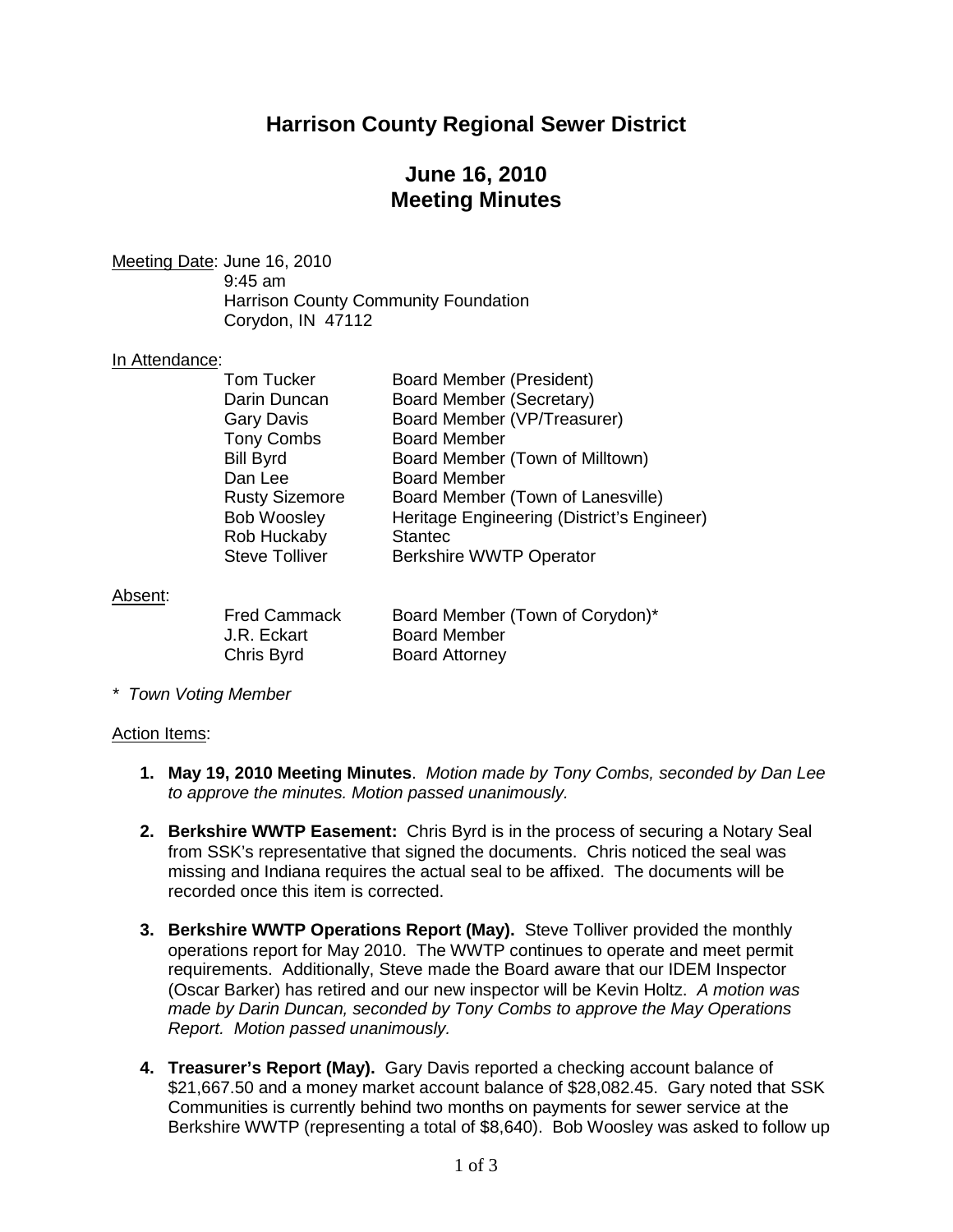with SSK on the status of these payments. *A motion was made by Dan Lee, seconded by Darin Duncan to approve the Treasurer's Report. Motion passed unanimously.*

- **i.** *A motion was made by Gary Davis, seconded by Tony Combs to approve the invoices listed below. Motion passed unanimously.*
	- a. Harrison REMC WWTP electric service \$802.01
	- b. Town of Corydon Grease trap/flow meter  $$233.00$
	- c. Town of Corydon May sewer charges  $$4,978.05$
	- d. Aqua Utility Services sludge hauled/mtn/dialer \$957.67
	- e. Aqua Utility Services June operations
- **ii.** Approved the following invoices:
	- a. **Heritage Eng. (\$1,647.25), Account .02:** District project management. M*otion made by Darin Duncan, seconded by Gary Davis. Motion passed unanimously.*
	- b. **Heritage Eng. (\$1,161.50), Account .03:** Work associated with the New Salisbury Project. *Motion made by Darin Duncan, seconded by Gary Davis. Motion passed unanimously.*
	- c. **Dillman, Chastain, & Byrd (\$100), Account .03:** Work associated with preparing the agreement with EDC. *Motion made by Darin Duncan, seconded by Gary Davis. Motion passed unanimously.*
- **iii.** District County Funds: Account balances for each of the District's County Funded accounts (these funds have taken into account the invoices approved for payment in item 5.ii):
	- a. Account ending in .02 (Operations Acct): \$25,520.75
	- b. Account ending in .03 (Projects Acct): \$23,156.50
- **5. Lanesville Interchange Service Options.** Bob Woosley handed out copies of alternates for providing service along with cost estimates. This information will be discussed in detail at the June  $30<sup>th</sup>$  meeting. Kevin Russel (County Engineer) will be asked to attend this meeting.
- **6. EDC Funds:** Tom Tucker announced that the EDC signed the Memorandum of Understanding at their June 2<sup>nd</sup> meeting. The MOU allows the District to use the \$95,000 funding commitment immediately. The Board instructed Bob Woosley to prepare a letter to the HCCF asking that the remainder of funds from their original \$65,000 grant be released. Previously the HCCF only allowed the District to utilize \$30,000 of the grant. The \$30,000 covered the cost of preliminary design efforts to allow the property owners in New Salisbury to vote. Releasing the remainder of the funds (\$35k) will allow the District to proceed with final design without having to wipe out the Projects Account Budget (account no. 03).

### Next Meeting:

1. Board Meeting: **Wed June 30, 2010 at 11:00 am** @ Harrison County Community Foundation Building. IDEM officials will be present at this meeting to discuss the Section 319 Grant Process.

Minutes prepared by: Heritage Engineering